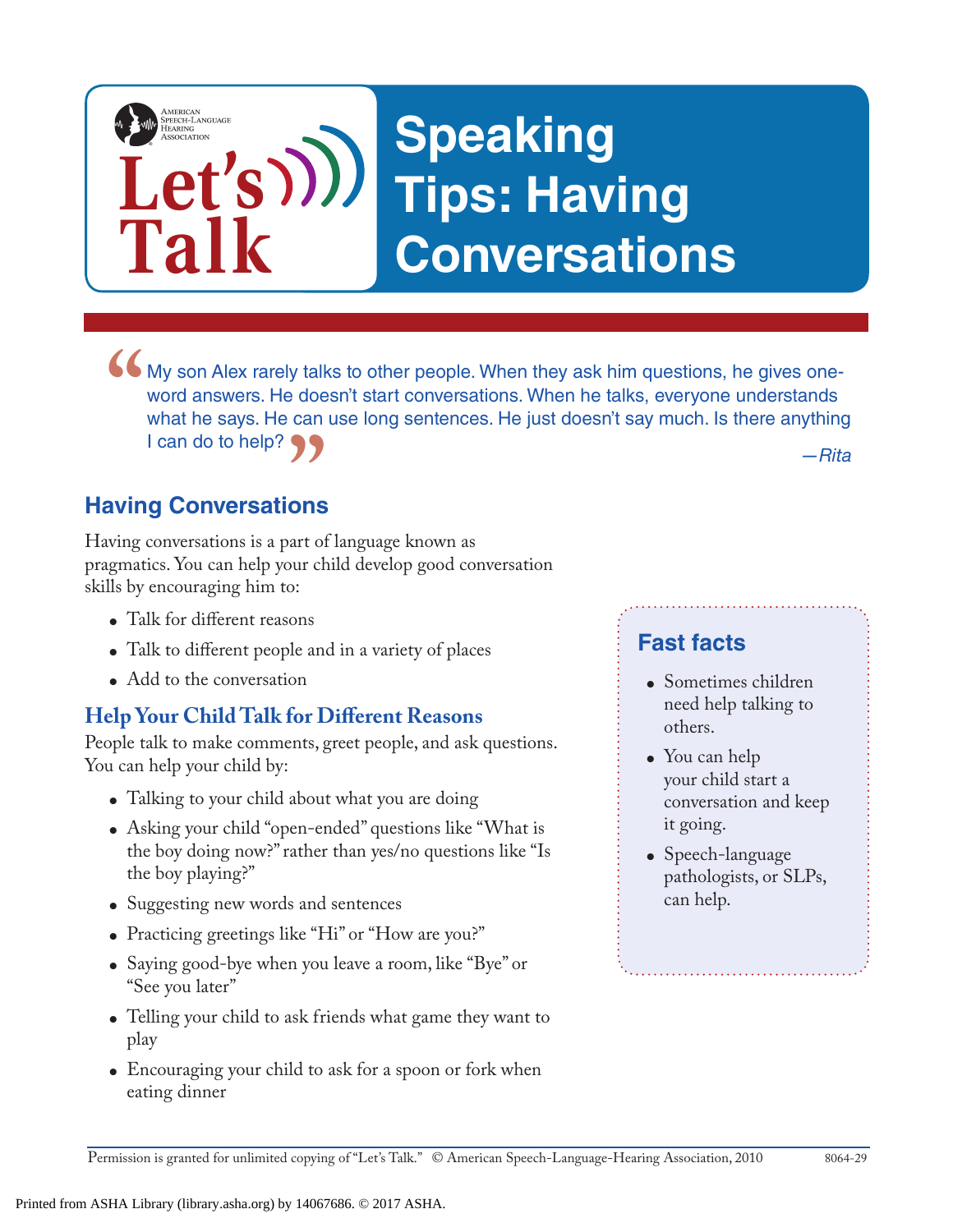

#### **Help Your Child Talk to Different People in Different Places**

Children need to learn different ways of talking. For example, we talk to a friend one way and a teacher a different way. Children learn by watching and listening, so let your child see and hear how you talk to different people. You can also help your child by:

- Teaching him to use short sentences when talking to a younger brother or sister
- Talking to her about saying please and thank-you to adults and other children
- Practicing using an outside voice on the playground
- Practicing using an inside (or quieter) voice when you go to a restaurant

## **Help Your Child Add to the Conversation**

Having conversations takes a lot of language skills. Words have to be in the right order to make sense. Also, words about time—like yesterday, today, and tomorrow—need to be used correctly. And you have to know how much information to share. Help your child by:

- Telling your child what you are talking about. This is called the topic. For example, say, "Let's talk about animals in the zoo."
- Telling your child when you change the topic—for example, "Now let's talk about different kinds of flowers."
- Answering your child's questions.
- Using correct words and grammar when you talk to your child. You don't need to use baby talk with preschoolers.
- Asking your child to repeat when you don't understand. Encourage her to tell you in a different way if you still don't understand.
- Using gestures and facial expressions when you talk to your child. Wave and say good-bye when you leave a room. Smile when you are happy. Your child will learn to imitate your words and movements.